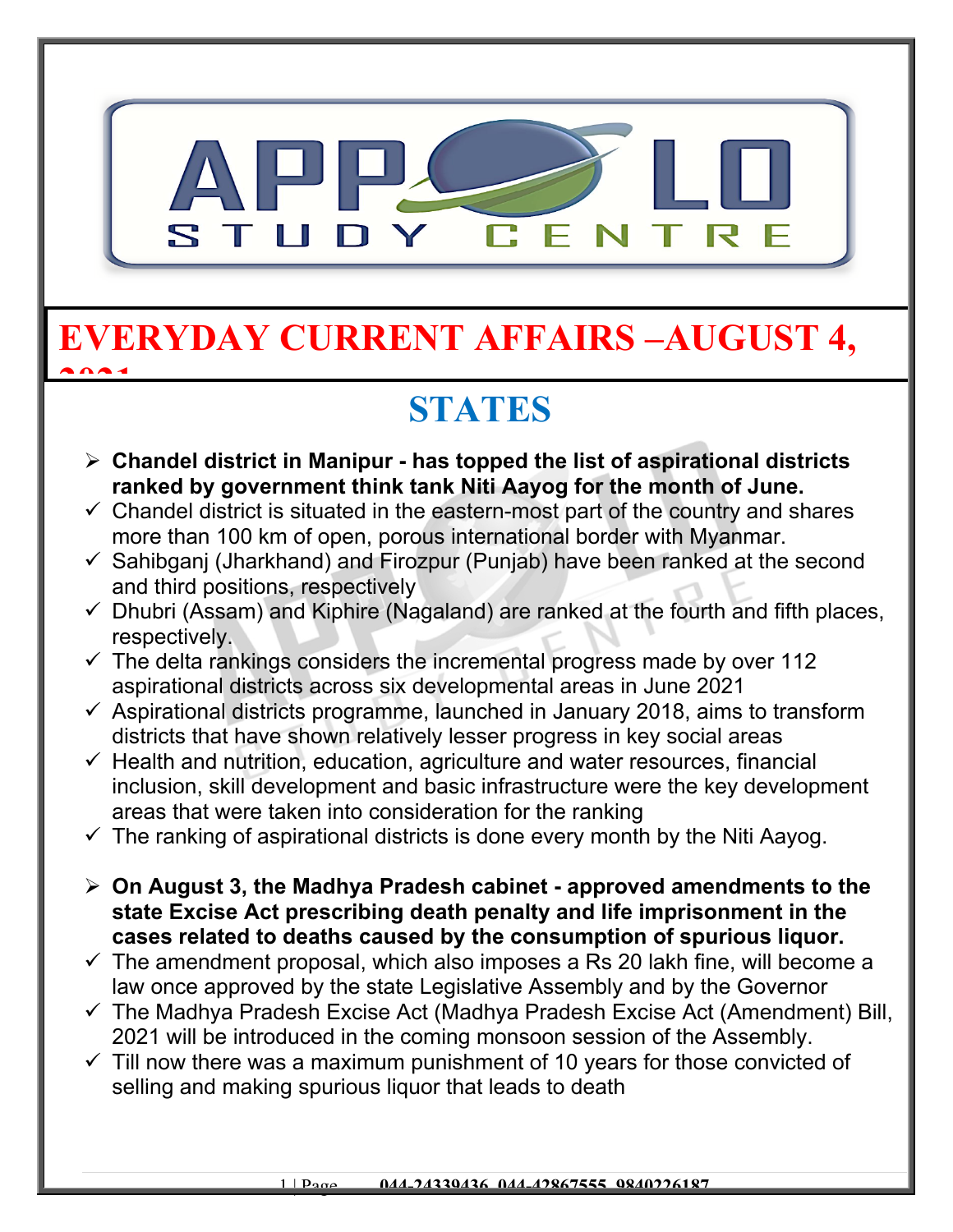- $\checkmark$  To stop smuggling and illegal trade of liquor, the Madhya Pradesh government on Monday decided to fix QR-coded holograms with over 20 security features on booze bottles.
- $\checkmark$  Over the last nine months, more than 70 people have died after consuming illicit liquor in various parts of the state
- $\checkmark$  MP will be the first State which is formulating a law which could bring life sentence and the death penalty for hooch trade

## **NATIONAL**

- **Lok Sabha passes two legislations namely The Essential Defence Services Bill, 2021 and The Tribunal Reforms Bill, 2021 without any debate on August 3**
- $\checkmark$  The Essential Defence Services Bill seeks to prohibit any agitation and strike by anyone engaged in essential defence services.
- $\checkmark$  Minister of State for Defence Ajay Bhatt introduced the bill, after adding a 'sunset' clause providing expiry date to the law
- $\checkmark$  The Tribunal Reforms Bill, 2021 seeks to abolish nine appellate tribunals or authorities set up under various laws
- $\checkmark$  It seeks to replace the Tribunals Reforms (Rationalisation and Conditions of Service) Ordinance, 2021
- $\checkmark$  These include the Cinematograph Act, 1952, the Copyrights Act, 1957, the Customs Act, 1962, the Patents Act, 1970, the Airport Authority of India Act, 1994, the Trade Marks Act, 1999, the Geographical Indications of Goods (Registration and Protection) Act, 1999, the Protection of Plant Varieties and Farmers'' Rights Act, 2001 and the Control of National Highways (Land and Traffic) Act, 2002,
- $\checkmark$  The Bill was introduced by Finance Minister Nirmala Sitharaman on August 2
- $\checkmark$  All cases pending before such tribunals or authorities will be transferred to the Commercial Court or High Court
- $\checkmark$  The bill also provides for uniform terms and conditions of service for chairperson and members of various tribunals.
- $\checkmark$  The government began the process of rationalisation of tribunals in 2015.
- $\checkmark$  By the Finance Act, 2017, seven tribunals were abolished or merged based on functional similarity and their total number was reduced from 26 to 19.
- $\checkmark$  The Tribunals Reforms (Rationalisation and Conditions of Service) Bill, 2021, was first introduced in the Lok Sabha on February 13, 2021
- $\checkmark$  Later, President promulgated the Tribunals Reforms (Rationalisation and Conditions of Service) Ordinance 2021 on April 4, 2021, as the bill could not be passed in the Budget Session of Parliament

#### **India's first earthquake warning system – is ready for launch in Uttarakhand on August 4, 2021**

2 | Page **044-24339436, 044-42867555, 9840226187**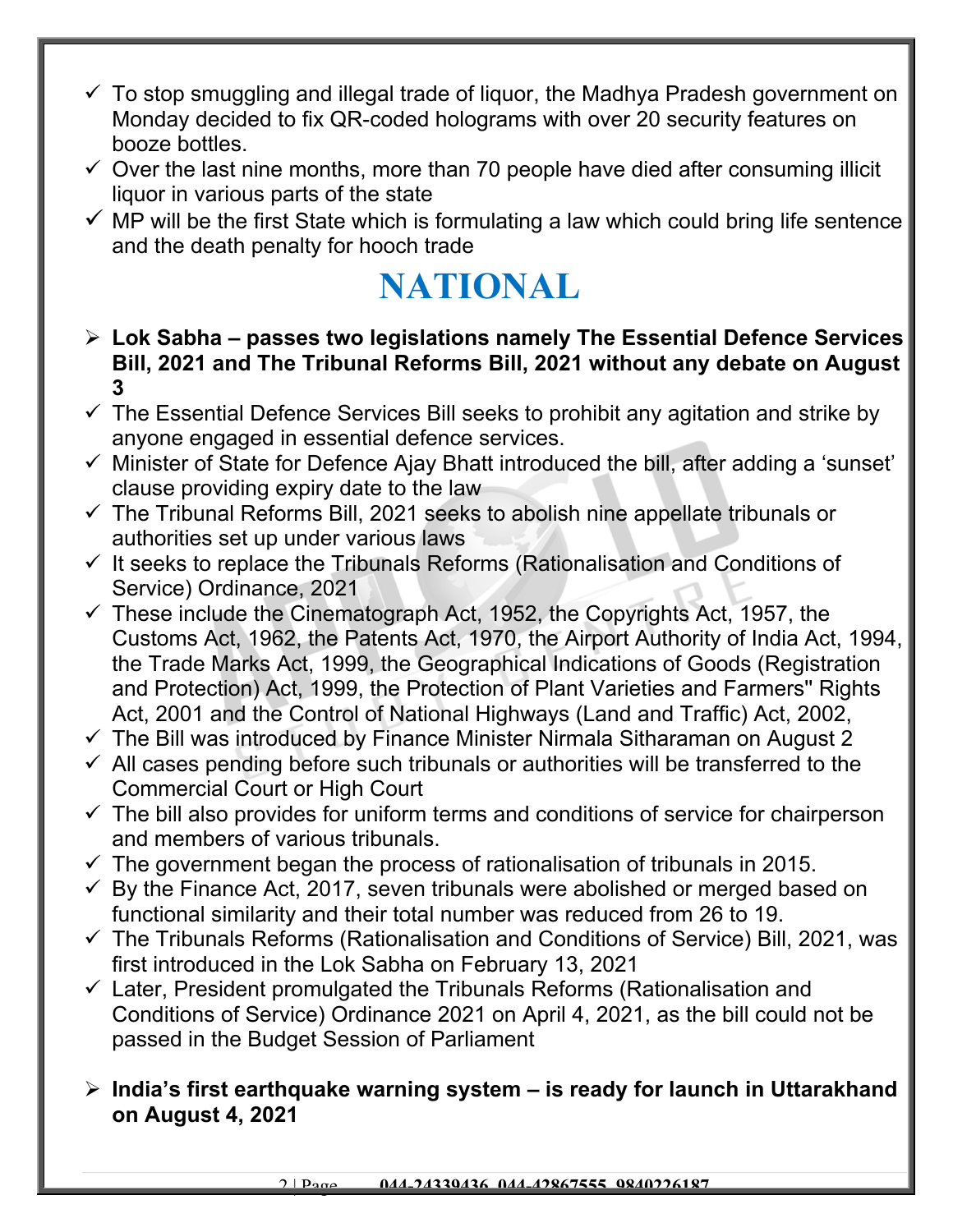- $\checkmark$  A new app, the Uttarakhand Bhookamp Alert app, has been developed by the Uttarakhand State Disaster Management Authority (USDMA) and the Indian Institute of Technology-Roorkee
- $\checkmark$  Chief Minister Pushkar Singh Dhami will launch the Uttarakhand Bhookamp Alert app.
- $\checkmark$  In the event of an earthquake, an alert will be sent out over the phones in the areas that are expected to experience seismic waves, giving people time to seek out safe spots.
- $\checkmark$  It will resemble the early warning systems followed in Japan, Mexico, and the United States
- $\checkmark$  The alert is sent out within a few seconds by an early warning system, as the slowest seismic waves travel at over 11,100 kmph, which gives people in areas far from the epicentre just seconds to react
- $\checkmark$  Whenever there is a quake of 5.5 magnitude or greater, the system will generate an alert immediately and send it through the app
- $\checkmark$  Initially, the initiative was kick-started as a pilot project for the Garhwal region of Uttarakhand with support from the Union Ministry of Earth Sciences.
- $\checkmark$  As part of the project, sensors had been installed in the high terrains of the Garhwal and Kumaun regions of the state.
- $\checkmark$  Furthermore, the Uttarakhand government is putting in sirens to alert the public, especially in urban areas.
- $\checkmark$  An earthquake of 6.8 magnitude ravaged Uttarkashi in 1991, killing over one thousand people.
- $\checkmark$  In 1999, another 6.8 magnitude earthquake struck Chamoli, killing more than 100 people

# **HIGH COURT VERDICT**

- **The Madras High Court has struck down the Tamil Nadu Gaming and Police Laws (Amendment) Act of 2021, which bans playing of online betting games including online rummy and online poker with stakes**
- $\checkmark$  The bench comprising chief justice Sanjib Banerjee and justice Senthilkumar Ramamoorthy held that the amendment first inserted in the law by the previous AIADMK government via an ordinance in November 2020, was unconstitutional.
- $\checkmark$  The verdict came on a batch of petitions by online gaming companies challenging the blanket ban.
- $\checkmark$  The court also called the game a legitimate business, adding that the ban was only in Tamil Nadu
- $\checkmark$  The previous AIADMK government brought in the amendment on the basis that teenagers and young adults were losing money in online betting games and cited instances where some of them died by suicide.